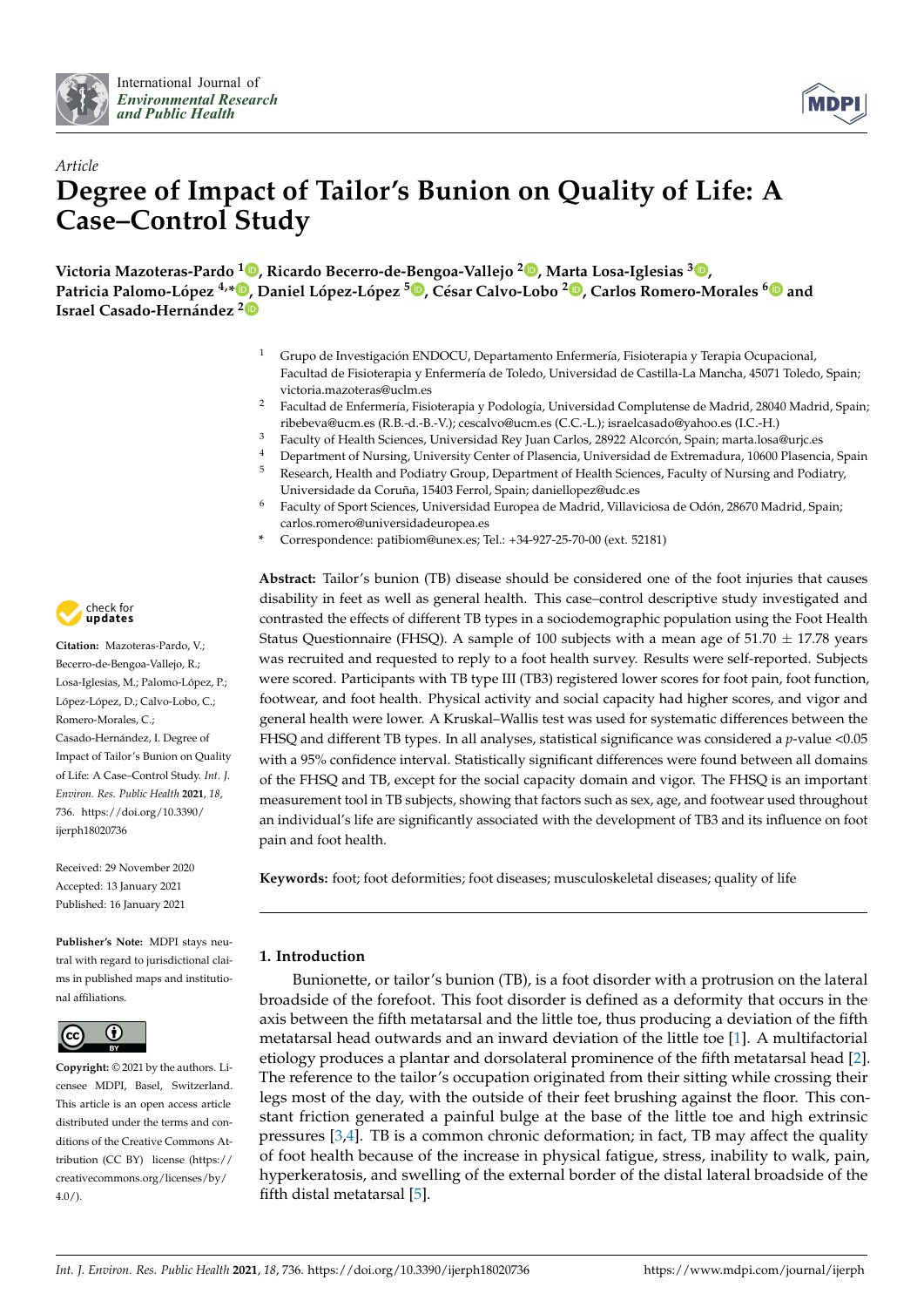TB occurs frequently in adolescents and adults, and more frequently in Caucasian versus African American people [\[6\]](#page-8-5). The prevalence of TB in the population is 13.8%, with a mean age of 45 years, and has a higher incidence of 69% to 79.5% in women [\[5,](#page-8-4)[7](#page-8-6)[–9\]](#page-8-7). Although, TB etiology is not clear because it appears to be multifactorial and is caused by an increase in friction and pressure on the lateral broadside of the foot from wearing tight shoes [\[5](#page-8-4)[,10\]](#page-8-8), a prominent lateral condyle which produces the hypertrophy of soft tissue [\[11\]](#page-8-9), lateral bending of the fifth metatarsal [\[12\]](#page-8-10), a short fifth metatarsal [\[13\]](#page-8-11), accessory ossicles between the fourth and fifth metatarsals [\[7\]](#page-8-6), and a biphalangeal fifth toe [\[14\]](#page-9-0).

Alterations in metatarsophalangeal joints and toe deformities have been identified as a great public health disease with progressively escalating injury patterns [\[15\]](#page-9-1). TB is described as a condition with a strong relation to hallux valgus [\[16\]](#page-9-2), and this relationship suggests remarkable foot disease, such as twisting, palpitating, or pain in the head of the fifth metatarsal [\[17](#page-9-3)[,18\]](#page-9-4), worse physical yield, and negative effects on daily life [\[19\]](#page-9-5). Nevertheless, the influence of the different degrees of TB types and their impact on health and quality of life, and the effects of oscillating degrees of TB on foot health-related quality of life are not well-clarified.

The objective of the research was to analyze and correlate the influence of the different types of TB on both foot health and general quality of life. Our hypothesis is that the degree of TB severity will decrease the quality of life of the persons who present this condition.

## **2. Materials and Methods**

# *2.1. Design*

A case–control research study was performed according to the Strengthening the Reporting of Observational Studies in Epidemiology (STROBE) criteria [\[20\]](#page-9-6). This study was approved by the ethics committee and biosecurity of Extremadura University (code: 124/2016, approved on 10 November 2016) and the Helsinki Declaration. All human experimentation rules were followed [\[21\]](#page-9-7).

## *2.2. Participants*

The research sample consisted of 100 subjects. Data acquisition was performed between September 2019 and February 2020. The study was conducted in a podiatric surgery clinic at the University of Extremadura in the city of Plasencia (Spain) specializing in the treatment of foot diseases and disorders. To calculate a suitable size for the study sample, consecutive and non-random sampling was used to select 100 adult patients who attended the podiatry clinic with foot disorders that were matched to the characteristics of the study. All subjects who participated in the study signed an informed consent. Inclusion criteria consisted of several parameters: (1) adult participants with ages ranging from 21 to 92 years [\[22\]](#page-9-8), and (2) in good health. Participants for the control group had no TB  $(n = 25)$ , whereas study subjects presented with TB abnormalities, such as TB types I, II, and III ( $n = 25$  in each group) [\[23\]](#page-9-9) (Figure [1\)](#page-2-0). The exclusion criteria included subjects with medical histories of immunosuppression, neurovascular disorders, neurological conditions, trauma or foot surgery, other foot deformities (plantar fasciopathy, plantar heel pain, metatarsalgia, hallux abductus valgus, toe deformities, plantar neuromas), not completing the writing tasks by oneself, and inability to comply with guidelines about the research and/or accomplish the study requirements [\[24](#page-9-10)[,25\]](#page-9-11).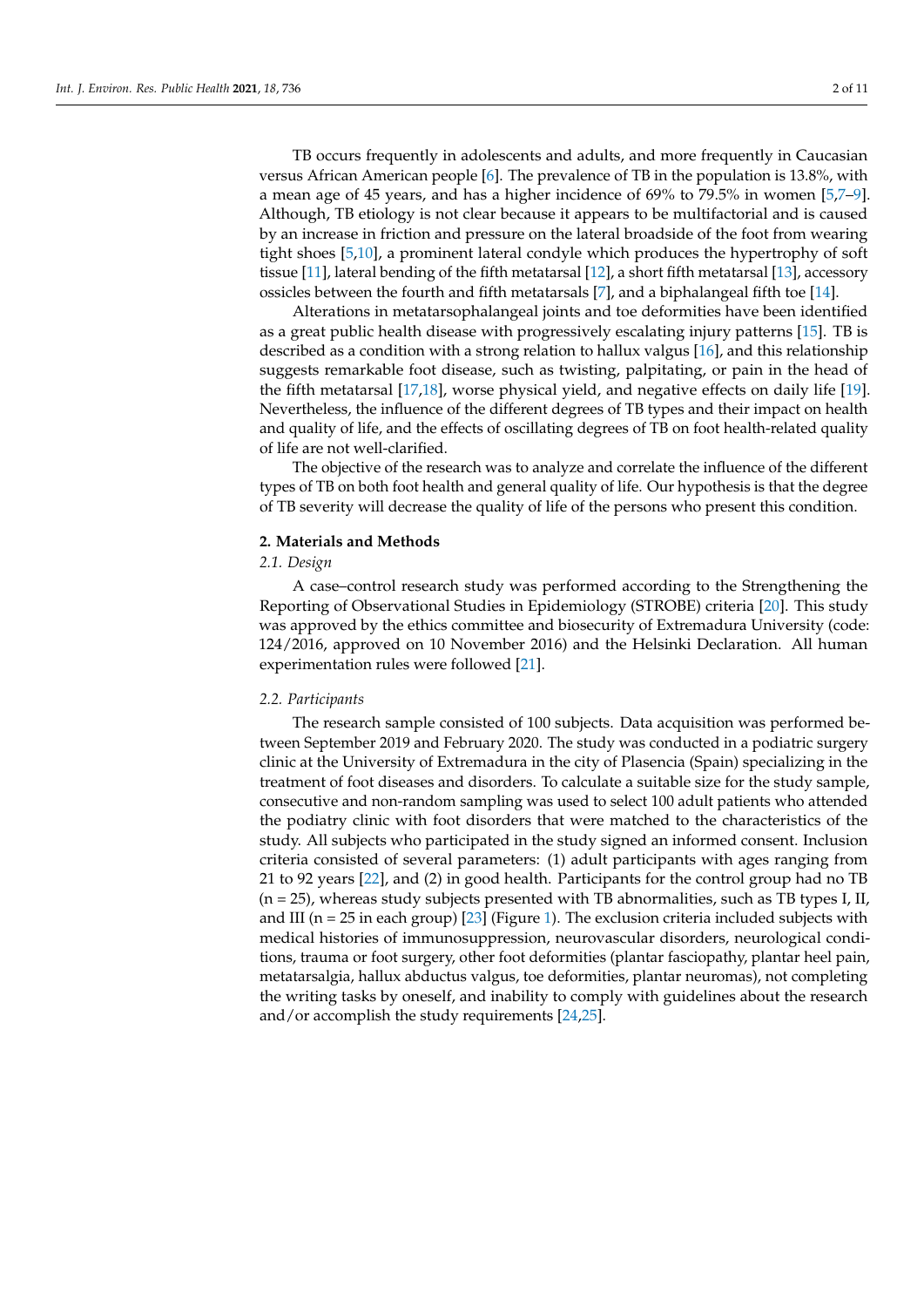<span id="page-2-0"></span>

**Figure 1.** Study enrollment flow chart. Strengthening the Reporting of Observational Studies in  $\overline{F}$ Epidemiology (STROBE). TB = Tailor's bunion. Epidemiology (STROBE). TB = Tailor's bunion.

## *2.3. Procedure and Measurements of FSHQ Results*

*2.3. Procedure and Measurements of FSHQ Results*  During the first visit, weight and height were measured by a qualified clinical analyst for all subjects. Subjects wore light, comfortable clothing and were barefoot. Quetelet's equation was used to calculate body mass index (BMI) from the height (m) and weight  $(BMI = weight/height<sup>2</sup>)$  [\[26\]](#page-9-12). Next, participants completed the Foot Health Status Ques-tionnaire (FHSQ) [\[27\]](#page-9-13). The FHSQ is used to evaluate different aspects related to foot pain, disability and restrictions in normal activities, quality of life, morphology, pain quantification, and both foot function and health [28]. The FHSQ consists of 19 items and is subdivided into five specific sections: (1) foot pain (four items), (2) foot function (two items), (3) foot health (three items), (4) footwear (three items), and finally, (5) overall health (general health, physical activity, social capacity, and vigor). The questionnaire was composed of 30 questions scored with a Likert scale that collects four foot health-related dimensions. The final score for each dimension is a numerical value between 0 and 100, with values closest to 0 representing worse quality of life. Each dimension analyzes certain functions: (1) The foot pain section contained questions about the type, severity, and duration of pain. A final score close to 0 indicated the presence of acute pain, while values close to 100 indicated the absence of pain. (2) The foot function section addressed the impact of foot health and its function in physical activities. Scores close to 0 indicated severe limitations in walking and working with general mobility restrictions. (3) The foot health section concerned personal perceptions about foot health. Scores close to 0 indicated a poor foot health condition, while scores close to 100 indicated an excellent foot condition. (4) The footwear section concerned adaptation to the type of footwear. Scores close to 0 indicated limitations in the type of footwear that could be worn, while scores close to 100 indicated that there were no restrictions on types of footwear. (5) The overall health section addressed the person's general health condition. Scores close to 0 indicated poor overall health, while scores close to 100 indicated excellent health-related quality of life [\[28,](#page-9-14)[29\]](#page-9-15).

TB was evaluated using the Coughlin Scale  $[24,30]$  $[24,30]$  (Figure [2\)](#page-3-0). This is used to determine three types of TB: (1) in type 1, the head of the 5th metatarsal is thickened and enlarged; (2) in type 2, a 5th metatarsal with an increased lateral curve and a normal fourth and fifth intermetatarsal angle (IMA) exists; and (3) type 3 has the greatest divergent position of the 5th metatarsal compared to the 4th metatarsal, and the 4th and 5th inter-metatarsal angles (IMAs) are increased. Generally, the most symptomatic TB is type 3.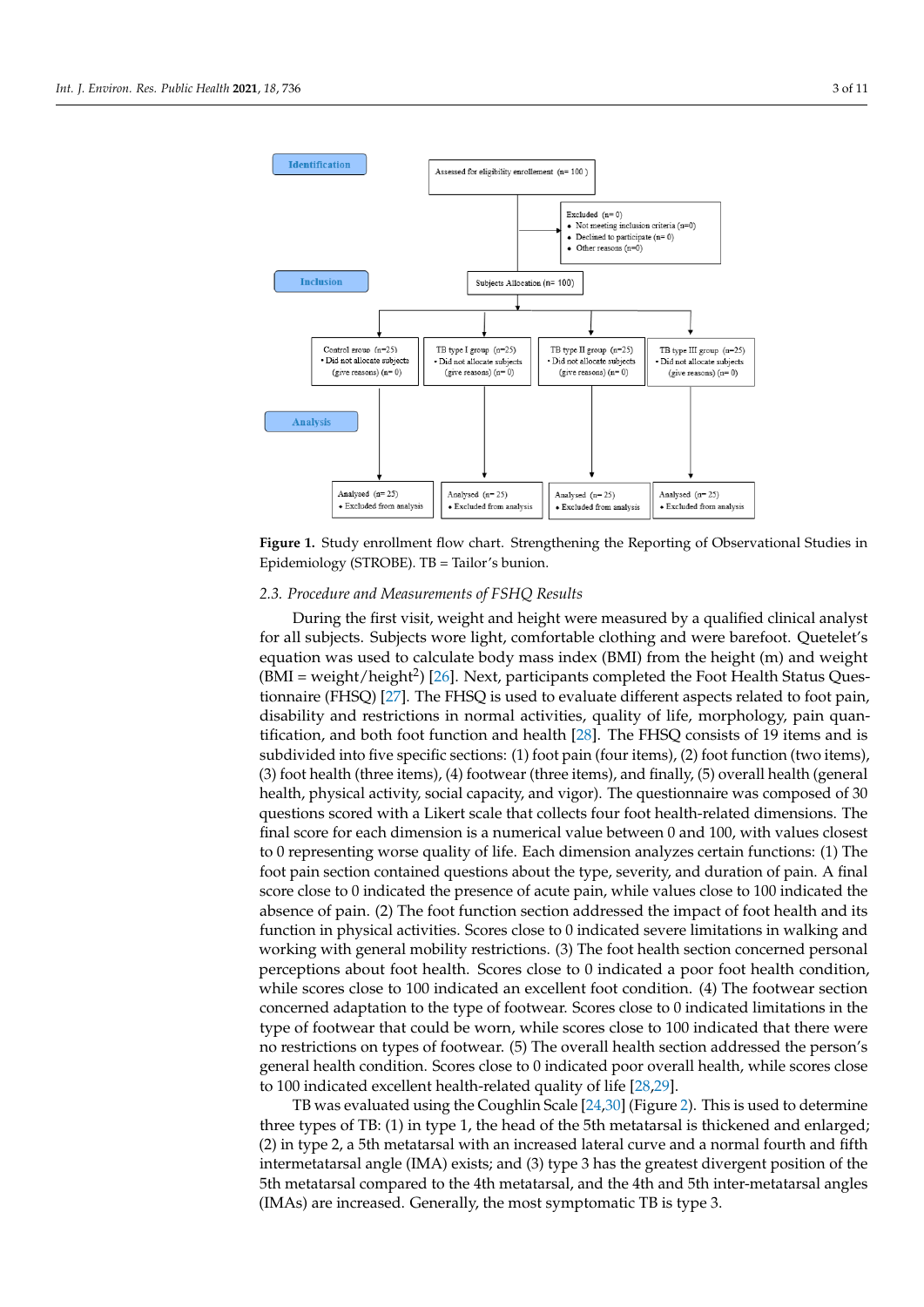<span id="page-3-0"></span>

Type 1 Type 2 Type 3

**Figure 2.** Coughlin Scale types. Type I: Enlarged 5th metatarsal head or lateral exostosis. Type II: **Figure 2.** Coughlin Scale types. Type I: Enlarged 5th metatarsal head or lateral exostosis. Type II: Congenital bow of 5th metatarsal, normal 4th -5th intermetatarsal angles. Type III: Increased 4th Congenital bow of 5th metatarsal, normal 4th–5th intermetatarsal angles. Type III: Increased 4th and 5th intermetatarsal angle.

# 2.4. Sample Size *2.4. Sample Size*

G\*Power 3.1.9.2 software (Heinrich-Heine-Universität Düsseldorf, Düsseldorf, Germany) was used after considering a two-tailed hypothesis, a moderate effect size of 0.4, an alpha error of 0.05, and a power of 80% [\[31,](#page-9-17)[32\]](#page-9-18). Consequently, a sample size consisting of at least 94 subjects was calculated. Ultimately, a total sample size of 100 subjects with 25 in each  $\frac{1}{2}$  subjects was included in this study.  $\overline{a}$  included in this study. To calculate the sample size by the one-way and TB deformity degree sample size, group was included in this study.

# *2.5. Demographic and Social Descriptive Data*

The demographic and descriptive data consisted of age, height, weight, BMI, and gender. Social data were composed of professional activity that was further subdivided into several categories: (1) student, (2) freelance, (3) employed worker, (4) unemployed, or (5) retired. Education level was subdivided into five categories: (1) incomplete primary,  $(2)$  complete primary,  $(3)$  secondary,  $(4)$  degree, or  $(5)$  superior degree. Civil status was subdivided into five categories: (1) single, (2) divorced, (3) widowed, (4) couple, or (5) married. Additional information concerning any underlying diseases or risk factors for foot disease (such as diabetes mellitus, use of systemic antibiotics or corticosteroids, immunosuppressants, vascular disorders, trauma, osteoarticular pathology), sports practice, and finally, TB and the side of foot disease (left, right, or both) were collected.

#### and finally, TB and the side of foot disease (left, right,  $\sigma$  foot disease (left, right,  $\sigma$ ) were collected. *2.6. Statistical Analysis*

*2.6. Statistical Analysis*  Sociodemographic characteristics consisted of participants' age, height, weight, and BMI. Independent variables were summarized as mean and standard deviation (SD), and  $\overline{\text{S}}$ maximum and minimum values were compared between varying types of TB. For the normality distribution of the variables, the Kolmogorov–Smirnov test was used, and data were considered as normally distributed if  $p > 0.05$ . Measurements for non-normally distributed if  $p > 0.05$ . distributed data were analyzed with the nonparametric Kruskal–Wallis test to contrast<br>1972 - 1972 differences among TB types. Finally, to contrast quantitative data by gender and FHSQ, In macpenaent statent *s* t test was ased to establish statistically significant differences.<br>Mann–Whitney U tests were used for the nonparametric data. The Chi-squared test was maint whittey C tests were used for the nonparametric differences among the observed frequencies. In order to eliminate systematic differences among the categories (foot function, foot pain, In order to eminimate systematic differences among the categories (foot ranches), foot pan), footwear, general foot health, general health, physical activity, social capacity, and vigor) of from any general recordering general neutrin, function, function, footies among the capter, function, for the FHSQ and different TB types, the Kruskal–Wallis test was used. an independent Student's t-test was used to establish statistically significant differences.

For all analyses, statistical significance was set at a *p*-value of <0.05 with a 95% confidence interval (CI). All analyses were performed with the statistical software SPSS version 21.0 (SPSS Inc., Chicago, IL, USA).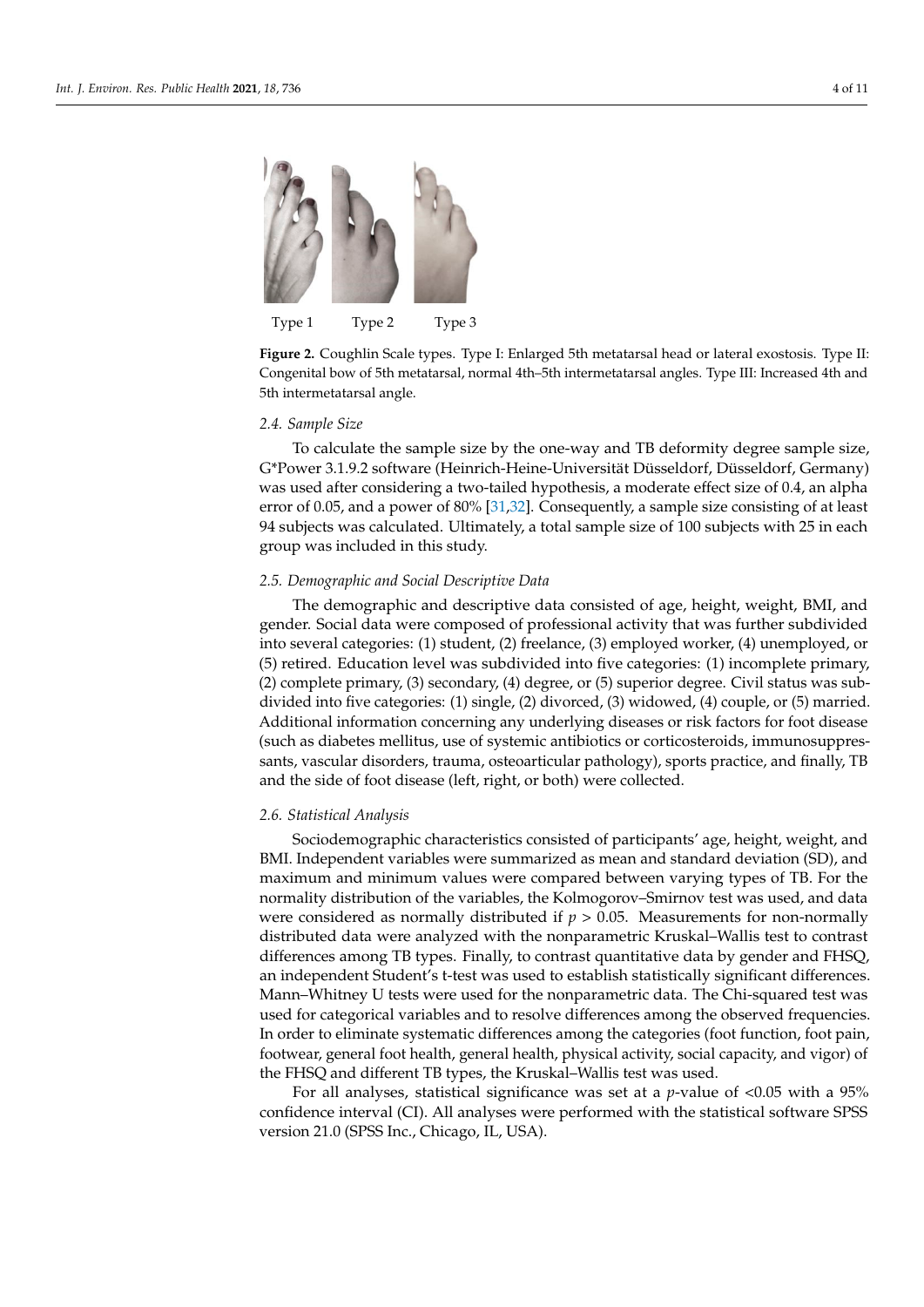# **3. Results**

# *3.1. Demographic, Descriptive, and Social Data*

The research consisted of a total of 100 participants with ages ranging from 21 to 92-years-old, and the mean age was  $51.70 \pm 17.78$ . The sample by gender consisted of 39% females and 61% males. Table [1](#page-4-0) presents demographic and descriptive results of the participants. Worth noting is that most patients were overweight (BMI =  $26.02 \pm$ 4.24 kg/m<sup>2</sup>) with a high prevalence in females (BMI = 27.36  $\pm$  3.88 kg/m<sup>2</sup>). The statistical differences by gender ( $p < 0.05$ ) included height and age rather than weight and BMI.

<span id="page-4-0"></span>**Table 1.** Demographic and descriptive data of the sample population by sex.

| Demographic and          | Total Group $n = 100$                  | Male $n = 61$                          | Female $n = 39$                        | <i>p</i> -Value |
|--------------------------|----------------------------------------|----------------------------------------|----------------------------------------|-----------------|
| <b>Descriptive Data</b>  | Mean $\pm$ SD (Range)                  | Mean $\pm$ SD (Range)                  | Mean $\pm$ SD (Range)                  |                 |
| Age (years)              | $51.70 \pm 17.78$<br>$(48.19 - 55.24)$ | $51.78 \pm 19.72$<br>$(47.53 - 58.01)$ | $51.61 \pm 19.72$<br>$(45.21 - 58.01)$ | $< 0.001 +$     |
| Weight (Kg)              | $82.55 \pm 13.60$<br>$(79.85 - 85.25)$ | $86.81 \pm 10.76$<br>$(84.06 - 89.57)$ | $81.53 \pm 12.78$<br>$(77.38 - 85.67)$ | $0.189 +$       |
| Height (cm)              | $1.77 \pm 0.80$ (1.75-1.78)            | $1.83 \pm 0.52$ (1.81-1.84)            | $1.73 \pm 0.77$ (1.70-1.75)            | $0.002 +$       |
| BMI (Kg/m <sup>2</sup> ) | $26.02 \pm 4.24$ (25.17-26.86)         | $25.92 \pm 4.27$ (24.06-27.76)         | $27.36 \pm 3.88$ (26.10-28.62)         | $0.113*$        |

Abbreviations: BMI—body mass index; SD—standard deviation; range (min–max); \* Mean; Student's *t*-test for independent samples were applied; † Median  $\pm$  interquartile range,  $p < 0.05$  (with a 95% confidence interval) was considered statistically significant.

On the other hand, in Table [2,](#page-4-1) all the variables (civil status, study level, and professional activity) displayed statistically significant differences (*p* < 0.05).

| <b>Social Characteristics</b> |            | <b>Total Group</b><br>$n = 100$ | Male $n = 61$  | Female $n = 39$ | <i>p</i> -Value |
|-------------------------------|------------|---------------------------------|----------------|-----------------|-----------------|
|                               | Single     | 23(23%)                         | $13(21.3\%)$   | $10(25.6\%)$    |                 |
|                               | Divorced   | 5(5%)                           | $2(3.3\%)$     | $3(7.7\%)$      |                 |
| Civil Status                  | Widowed    | $14(14\%)$                      | $6(9.8\%)$     | $8(20.5\%)$     | 0.009           |
|                               | Couple     | 6(6%)                           | $5(8.2\%)$     | $1(2.6\%)$      |                 |
|                               | Married    | 52 $(52\%)$                     | $35(57.4\%)$   | $17(43.6\%)$    |                 |
|                               | I. Primary | 17(17%)                         | 11(18%)        | $6(15.40\%)$    |                 |
|                               | C. Primary | 21(21%)                         | 14(23%)        | $7(17.90\%)$    |                 |
| Study Level                   | Secondary  | 22(22%)                         | $9(14.80\%)$   | 13 (33.30%)     | 0.041           |
|                               | Degree     | $14(14\%)$                      | $9(14.80\%)$   | $5(12.80\%)$    |                 |
|                               | S. Degree  | $26(26\%)$                      | 18 (29.50%)    | 8 20.50%)       |                 |
|                               | Student    | 5(5%)                           | $2(3.3\%)$     | $3(7.7\%)$      |                 |
| Professional<br>Activity      | Freelance  | 18(18%)                         | $10(16.4\%)$   | $8(20.5\%)$     |                 |
|                               | Employed   | 35 (35%)                        | $22(36.1\%)$   | $13(33.3\%)$    | 0.031           |
|                               | Unemployed | 6(6%)                           | $5(8.2\%)$     | $1(2.6\%)$      |                 |
|                               | Retired    | $36(36\%)$                      | $22(3, 6.1\%)$ | 14 (35.9%)      |                 |

<span id="page-4-1"></span>**Table 2.** Social characteristics of the sample by sex.

Abbreviations: C—complete; I—incomplete; S—superior. Chi-squared tests were utilized. In all the analyses, *p* < 0.05 (with a 95% confidence interval).

## *3.2. Demographic, Descriptive, and Social Data by TB Classification*

With regard to the demographic and descriptive data based on TB classification, Table [3](#page-5-0) indicates a high increase in BMI, weight, and age in TB3 participants.

In Table [4,](#page-5-1) a high frequency of TB3 in the data occurred in married males (17, 68%), those with a civil status (13, 52%), incomplete primary study level (9; 36%), and those retired from professional activity (18, 72%).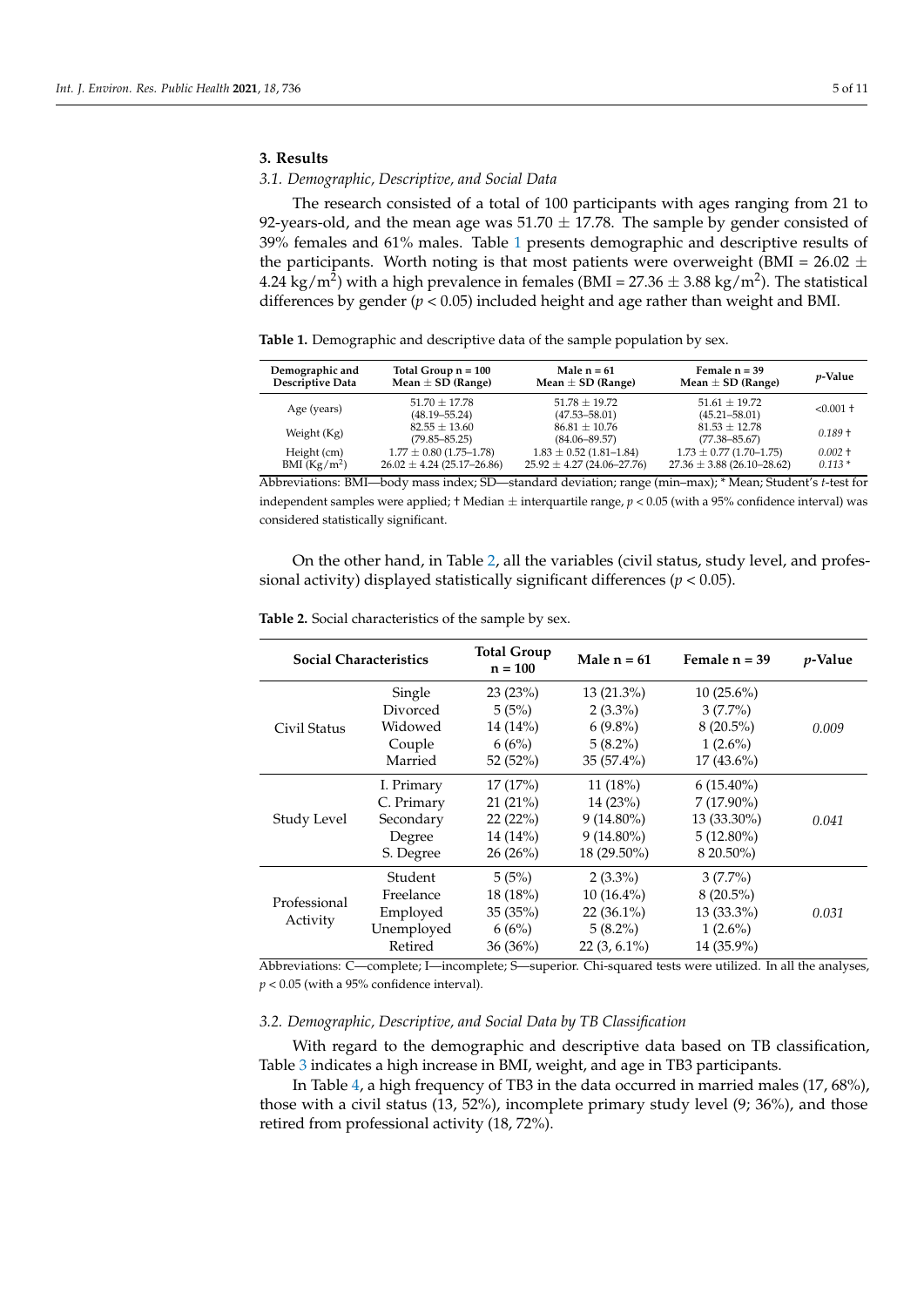<span id="page-5-0"></span>

| Demographic and<br>Descriptive Data | Total Group $n = 100$<br>Mean $\pm$ SD (Range) | $CG n = 25$<br>Mean $\pm$ SD<br>(Range) | $TB1 n = 25$<br>Mean $\pm$ SD<br>(Range) | $TB2 n = 25$<br>Mean $\pm$ SD<br>(Range) | $TB3 n = 25$<br>Mean $\pm$ SD<br>(Range) | <i>p</i> -Value |
|-------------------------------------|------------------------------------------------|-----------------------------------------|------------------------------------------|------------------------------------------|------------------------------------------|-----------------|
| Age (years)                         | $51.70 \pm 17.78$<br>$(48.19 - 55.24)$         | $44.28 \pm 15.53$<br>$(37.86 - 50.69)$  | $48.00 \pm 15.07$<br>$(41.77 - 54.22)$   | $49.80 \pm 19.21$<br>$(41.86 - 57.73)$   | $64.80 \pm 14.58$<br>$(58.78 - 70.81)$   | $< 0.001 +$     |
| Weight (Kg)                         | $72.55 \pm 13.60$<br>$(69.85 - 75.25)$         | $74.12 \pm 10.94$<br>$(69.60 - 78.63)$  | $70.68 \pm 14.67$<br>$(64.62 - 76.73)$   | $70.06 \pm 16.30$<br>$(63.33 - 76.79)$   | $75.36 \pm 13.60$<br>$(69.85 - 75.25)$   | $0.189 +$       |
| Height (cm)                         | $1.67 \pm 0.80$ (1.65-1.68)                    | $1.72 \pm 0.88$<br>$(1.69 - 1.76)$      | $1.64 \pm 0.73$<br>$(1.61 - 1.67)$       | $1.65 \pm 0.62$<br>$(1.62 - 1.67)$       | $1.65 \pm 0.69$<br>$(1.62 - 1.68)$       | $0.002 +$       |
| BMI $(Kg/m2)$                       | $26.02 \pm 4.24$<br>$(25.17 - 26.86)$          | $25.12 \pm 3.05$<br>$(23.86 - 26.38)$   | $25.89 \pm 4.50$<br>$(24.03 - 27.75)$    | $25.32 \pm 4.45$<br>$(23.48 - 27.15)$    | $27.74 \pm 4.52$<br>$(25.87 - 29.61)$    | $0.113*$        |

**Table 3.** Demographic and descriptive data of the sample population according to classification of tailor's bunion.

Abbreviations: BMI, body mass index; TB: tailor bunion; CG: control group; SD: standard deviation; BMI: body mass index; range (min–max). One-way ANOVA was used † Median ± interquartile range, range (min–max) and \* Mann–Whitney U test were used. *p* < 0.05 (with a 95% confidence interval) was considered statistically significant. Cougling Scale tool was used in tailor bunion's classification.

**Table 4.** Demographic and descriptive data of the sample population according to classification of tailor's bunion.

<span id="page-5-1"></span>

|                          | <b>Social Characteristics</b>                                | Total Group $n = 100$<br>Mean $\pm$ SD (Range)      | $CG n = 25$<br>Mean $\pm$ SD<br>(Range)                 | $TB1 n = 25$<br>Mean $\pm$ SD<br>(Range)          | $TB2 n = 25$<br>Mean $\pm$ SD<br>(Range)             | $TB3 n = 25$<br>Mean $\pm$ SD<br>(Range)           | $p-$<br>Value |
|--------------------------|--------------------------------------------------------------|-----------------------------------------------------|---------------------------------------------------------|---------------------------------------------------|------------------------------------------------------|----------------------------------------------------|---------------|
| Sex                      | Male<br>Female                                               | 61(61%)<br>39(39%)                                  | 9(36%)<br>16(64%)                                       | 17(68%)<br>8(32%)                                 | 18(72%)<br>7(28%)                                    | 17(68%)<br>8(32%)                                  | 0.031         |
| Civil Status             | Single<br>Divorced<br>Widowed<br>Couple<br>Married           | 23(23%)<br>5(5%)<br>14 (14%)<br>6(6%)<br>52 (52%)   | $10(40\%)$<br>2(8%)<br>2(8%)<br>$0(0\%)$<br>11 $(44\%)$ | $5(20\%)$<br>1(4%)<br>1(4%)<br>1(4%)<br>17(68%)   | 7(28%)<br>2(8%)<br>2(8%)<br>$3(12\%)$<br>11 $(44\%)$ | 1(4%)<br>$0(0\%)$<br>9(36%)<br>2(8%)<br>$13(52\%)$ | 0.009         |
| Study Level              | I. Primary<br>C. Primary<br>Secondary<br>Degree<br>S. Degree | 17(17%)<br>21(21%)<br>22(22%)<br>14(14%)<br>26(26%) | 1(4%)<br>$3(12\%)$<br>$10(40\%)$<br>3(12%)<br>$8(32\%)$ | 2(8%)<br>8(32%)<br>2(8%)<br>5(20%)<br>8(32%)      | 5(20%)<br>4(16%)<br>6(24%)<br>4(16%)<br>6(24%)       | 9(36%)<br>6(24%)<br>4(16%)<br>2(8%)<br>4(16%)      | 0.041         |
| Professional<br>activity | Student<br>Freelance<br>Employed<br>Unemployed<br>Retired    | 5(5%)<br>18(18%)<br>35(35%)<br>6(6%)<br>36 (36%)    | 2(8%)<br>6(24%)<br>$10(40\%)$<br>2(8%)<br>$5(20\%)$     | 1(4%)<br>6(24%)<br>11 $(44\%)$<br>1(4%)<br>6(24%) | 2(8%)<br>4(16%)<br>11 $(44\%)$<br>1(4%)<br>7(28%)    | $0(0\%)$<br>2(8%)<br>$3(12\%)$<br>2(8%)<br>18(72%) | 0.031         |

Abbreviations: C—complete; I—incomplete; S—superior; TB—tailor's bunion; CG—control group; ± SD—standard deviation (min–max). Kruskal–Wallis test was used. Frequency, percentage (%), and Chi-squared tests ( $\chi^2$ ) were utilized. In all the analyses,  $p < 0.05$  (with a 95% confidence interval) was considered statistically significant. Coughlin scale tool was used in the classification of tailor's bunion.

# *3.3. FSHQ Male and Female Distribution and TB Classification*

Table [5](#page-6-0) displays the FHSQ foot disease data among females and males. Males with foot diseases displayed statistically significant differences (*p* < 0.05) for lower results in the sections of foot pain, foot function, footwear, foot and general health, and physical activity. The section concerning social capacity and vigor did not display any statistically significant differences ( $p > 0.05$ ).

Table [6](#page-6-1) displayed the data comparison among the three types of TB according to the Coughlin scale and FHSQ scores. TB3 scores displayed the lowest values in foot pain, foot function, footwear, foot and general health, and physical activity. TB2 scores displayed the lowest values in social capacity and vigor.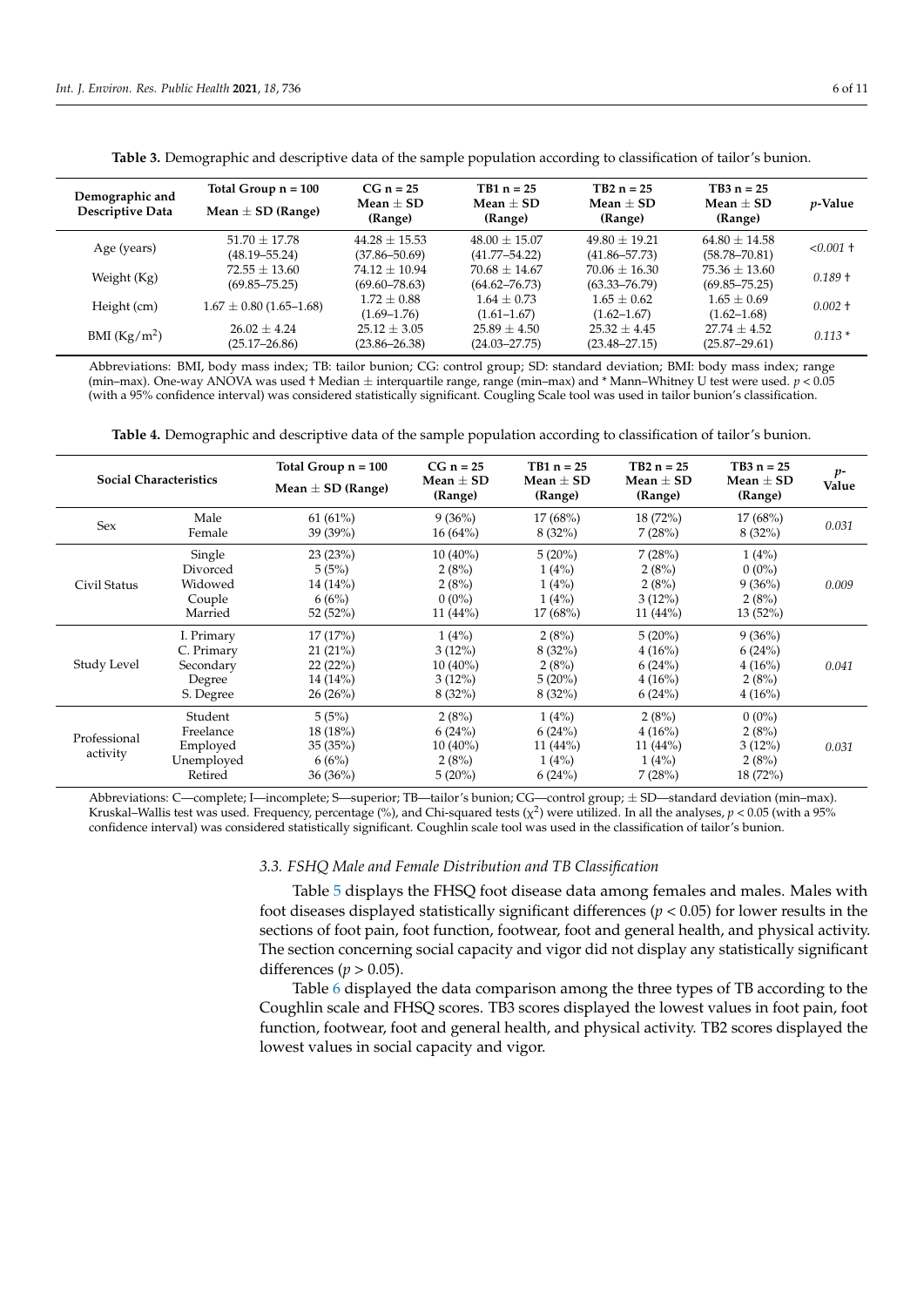|                     | Total Group $n = 100$                  | Male $n = 61$                          | Female $n = 39$                        |                 |
|---------------------|----------------------------------------|----------------------------------------|----------------------------------------|-----------------|
| <b>FSHQ Domains</b> | Mean $\pm$ SD (Range)                  | Mean $\pm$ SD<br>(Range)               | Mean $\pm$ SD<br>(Range)               | <i>p</i> -Value |
| Foot pain           | $63.46 + 27.76$<br>$(57.95 - 68.97)$   | $59.48 \pm 26.67$<br>$(52.65 - 66.31)$ | $69.69 \pm 28.62$<br>$(60.41 - 78.97)$ | 0.042           |
| Foot function       | $77.06 \pm 25.17$<br>$(72.06 - 82.05)$ | $75.81 + 26.38$<br>$(69.06 - 82.57)$   | $79.00 \pm 23.36$<br>$(71.43 - 86.57)$ | 0.517           |
| Footwear            | $39.25 \pm 33.42$<br>$(32.61 - 45.88)$ | $29.91 + 29.04$<br>$(22.47 - 37.35)$   | $53.84 \pm 34.93$<br>$(42.52 - 65.16)$ | 0.001           |
| Foot health         | $46.37 \pm 32.42$<br>$(39.94 - 52.80)$ | $40.98 \pm 31.67$<br>$(32.87 - 49.09)$ | $54.80 \pm 32.16$<br>$(44.38 - 65.23)$ | 0.032           |
| General health      | $72.00 \pm 27.81$<br>$(66.48 - 77.51)$ | $70.65 \pm 28.85$<br>$(63.26 - 78.04)$ | $74.10 \pm 26.33$<br>$(65.57 - 82.64)$ | 0.590           |
| Physical activity   | $84.88 \pm 20.25$<br>$(80.86 - 88.90)$ | $82.33 \pm 22.48$<br>$(76.57 - 88.09)$ | $88.88 \pm 15.60$<br>$(83.82 - 93.94)$ | 0.112           |
| Social capacity     | $78.87 \pm 22.93$<br>$(74.32 - 83.42)$ | $77.04 + 24.06$<br>$(70.88 - 83.21)$   | $81.73 \pm 21.04$<br>$(74.90 - 88.55)$ | 0.391           |
| Vigor               | $60.43 \pm 19.72$<br>$(56.52 - 64.35)$ | $56.14 \pm 20.04$<br>$(51.01 - 61.28)$ | $67.14 + 17.42$<br>$(61.49 - 72.79)$   | 0.018           |

<span id="page-6-0"></span>**Table 5.** Comparisons of Foot Health Status Questionnaire scores by sex.

Abbreviations: FHSQ—Foot Health Status Questionnaire; SD—standard deviation. *p* < 0.05 with a 95% confidence interval was considered statistically significant. Mann–Whitney U tests were used.

<span id="page-6-1"></span>**Table 6.** Comparisons of Foot Health Status Questionnaire scores between different classifications of tailor's bunion.

| <b>FSHO Domains</b> | Total Group $n = 100$<br>Mean $\pm$ SD (Range) | $CG n = 25$<br>Mean $\pm$ SD<br>(Range) | $TB1 n = 25$<br>Mean $\pm$ SD<br>(Range) | $TB2 n = 25$<br>Mean $\pm$ SD<br>(Range) | $TB3 n = 25$<br>Mean $\pm$ SD<br>(Range) |
|---------------------|------------------------------------------------|-----------------------------------------|------------------------------------------|------------------------------------------|------------------------------------------|
| Foot pain           | $63.46 \pm 27.76$ (57.95–68.97)                | $89.30 \pm 10.46$<br>$(84.98 - 93.61)$  | $72.07 + 21.61$<br>$(63.15 - 80.99)$     | $54.10 + 24.02$<br>$(44.18 - 64.01)$     | $38.40 \pm 22.53$<br>$(29.09 - 47.70)$   |
| Foot function       | $77.06 \pm 25.17 (72.06 - 82.05)$              | $94.75 + 7.58$<br>$(91.61 - 97.88)$     | $85.25 + 17.75$<br>$(77.91 - 92.58)$     | $67.75 + 24.38$<br>$(57.68 - 77.81)$     | $60.50 + 29.57$<br>$(48.29 - 72.70)$     |
| Footwear            | $39.25 \pm 33.42$ (32.61–45.88)                | $67.66 \pm 26.16$<br>$(56.86 - 78.46)$  | $31.00 \pm 34.06$<br>$(16.93 - 45.06)$   | $31.66 \pm 30.04$<br>$(19.26 - 44.06)$   | $26.66 \pm 26.89$<br>$(15.56 - 37.76)$   |
| Foot health         | $46.37 \pm 32.42$ (39.94–52.80)                | $76.90 \pm 24.70$<br>$(66.70 - 87.09)$  | $46.30 \pm 29.85$<br>$(33.97 - 58.62)$   | $38.70 \pm 29.85$<br>$(26.37 - 51.02)$   | $23.60 \pm 19.27$<br>$(15.64 - 31.55)$   |
| General health      | $72.00 \pm 27.81$ (66.48–77.51)                | $84.40 \pm 22.00$<br>$(75.31 - 93.48)$  | $73.20 \pm 23.75$<br>$(63.39 - 83.00)$   | $68.00 \pm 30.00$<br>$(55.61 - 80.38)$   | $62.40 \pm 31.12$<br>$(49.55 - 75.24)$   |
| Physical activity   | $84.88 \pm 20.25 (80.86 - 88.90)$              | $95.33 \pm 10.10$<br>$(91.16 - 99.50)$  | $89.33 + 14.24$<br>$(83.45 - 95.21)$     | $79.77 + 26.19$<br>$(68.96 - 90.59)$     | $75.11 \pm 20.97$<br>$(66.45 - 83.77)$   |
| Social capacity     | $78.87 \pm 22.93$ (74.32–83.42)                | $86.00 \pm 19.20$<br>$(78.07 - 93.92)$  | $83.50 \pm 22.16$<br>$(74.35 - 92.64)$   | $72.50 \pm 26.26$<br>$(61.65 - 83.34)$   | $73.50 \pm 21.74$<br>$(64.52 - 82.47)$   |
| Vigor               | $60.43 \pm 19.72$ (56.52–64.35)                | $69.25 \pm 17.20$<br>$(62.14 - 76.35)$  | $61.00 \pm 16.36$<br>$(54.24 - 67.75)$   | $54.00 \pm 22.88$<br>$(44.55 - 63.44)$   | $57.50 \pm 19.59$<br>$(49.41 - 65.59)$   |

Abbreviations: FHSQ—Foot Health Status Questionnaire; TB—tailor's bunion; CG, control group; SD—standard deviation. Kruskal–Wallis test was used. Coughlin scale tool was used in the classification of tailor's bunion.

# *3.4. Systematic Differences among FHSQ and TB Classification*

Table [7](#page-7-0) displays statistically significant differences ( $p < 0.05$ ) in all groups for foot pain, foot function, footwear, foot health and general health, and physical activity, except in the control group (CG) vs. TB1 physical activity. Social capacity and vigor displayed non-statistically significant differences (*p* > 0.05).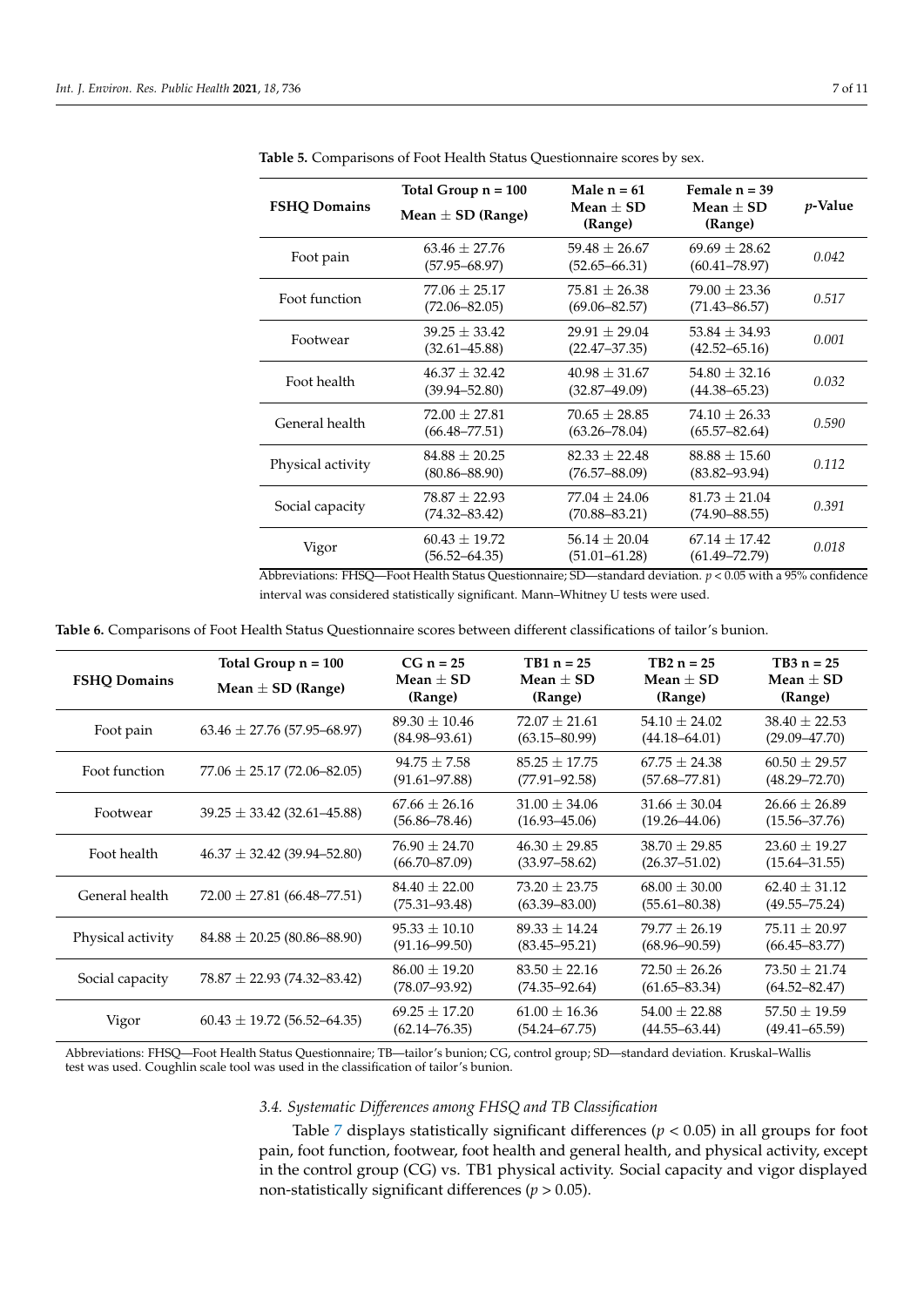|                     |            | Post-Hoc p     |              |
|---------------------|------------|----------------|--------------|
| <b>FSHO Domains</b> | CG vs. TB1 | $CG$ vs. $TB2$ | $CG$ vs. TB3 |
| Foot pain           | 0.001      | < 0.001        | < 0.001      |
| Foot function       | 0.023      | < 0.001        | < 0.001      |
| Footwear            | 0.033      | 0.014          | 0.005        |
| Foot health         | 0.002      | < 0.001        | < 0.001      |
| General health      | 0.040      | 0.045          | 0.036        |
| Physical activity   | 0.067      | 0.039          | 0.001        |
| Social capacity     | 0.726      | 0.123          | 0.072        |
| Vigor               | 0.125      | 0.054          | 0.096        |

<span id="page-7-0"></span>**Table 7.** Systematic differences between Foot Health Status Questionnaire and patients with different classifications of tailor's bunion.

Abbreviations: FHSQ—Foot Health Status Questionnaire; TB—tailor's bunion; CG, control group; SD—standard deviation. *p* < 0.05 with a 95% confidence interval was considered statistically significant. Kruskal–Wallis test was used.

#### **4. Discussion**

An increase in the types of TB is considered an important disturbance to quality of life and the impacts of foot deformity [\[33\]](#page-9-19). TB is a disorder associated with forefoot alteration with a large metatarsal area and a strong relationship with types of shoes worn that can produce gait disorders and cause an increase in the rate of falls [\[34,](#page-9-20)[35\]](#page-9-21). During the first visit, we analyzed the influence of different TB types in relation to general quality of life and foot health in an adult sample. This finding is normally related to women [\[9,](#page-8-7)[36\]](#page-9-22). These problems or conditions tend to increase among older people [\[9\]](#page-8-7), and women have significant foot health conditions that require costly forefoot surgeries [\[37\]](#page-9-23).

TB etiology is multifactorial and polemical. Even though there is no direct relationship between symptomatic TB and gender, this condition seems to occur more frequently in women [\[38\]](#page-9-24). The type and characteristics of footwear affect TB development, which occurs most frequently in women [\[9,](#page-8-7)[36\]](#page-9-22). The results of our study demonstrate that men with TB3 showed the lowest values on the foot-related FSHQ score, proving that men have a greater limitation in contrast to that found in women.

TB3 is the most usual type in patients with symptomatic bunionettes, making the fourth and fifth intermetatarsal angles the determinants more likely to play an important role in people that showed symptomatic bunionettes [\[39\]](#page-9-25).

Additionally, a decrease in plantar arch increases the risk of TB and hallux valgus [\[40\]](#page-9-26). Shi et al. demonstrated that subjects with flatfoot have a coexisting relationship between hallux valgus and TB, and hallux valgus shares common risk factors with TB deformity [\[4\]](#page-8-3). Deveci et al. demonstrated a relationship between hallux valgus and TB [\[16\]](#page-9-2). Recent studies in the literature have demonstrated that elderly people with different hallux valgus deformities showed a progressive decrease in foot and general health with an increase in the severity of hallux valgus that is independent of gender, and supported that modifying grades of hallux valgus affects social welfare in relation to foot health [\[23,](#page-9-9)[41\]](#page-9-27).

It appears difficult to collate the effects of these outcomes with other TB studies due to discrepancies in evaluation criteria. There is a specific lack of studies about TB and quality of life and foot health. Most of the research relates forefoot injuries, such as hallux valgus, hammer toes, TB, and metatarsal pain, with quality of life and foot health in general [\[9](#page-8-7)[,42,](#page-10-0)[43\]](#page-10-1). We have not found any scientific literature linking social well-being to foot health in patients with TB. For future research, we suggest more studies which focus only on the relationship between TB, foot health, and quality of life.

We found significant research limitations and restrictions which should be discussed. Our findings showed statistically significant differences for most FHSQ domains with a low sample size, even though our sample size calculation was carried out for a moderate effect size. The comparison between healthy controls and study cases, and the presence of sociodemographic differences among the groups, could have influenced these differences. Mainly, footwear types and characteristics that are related to morphological foot structure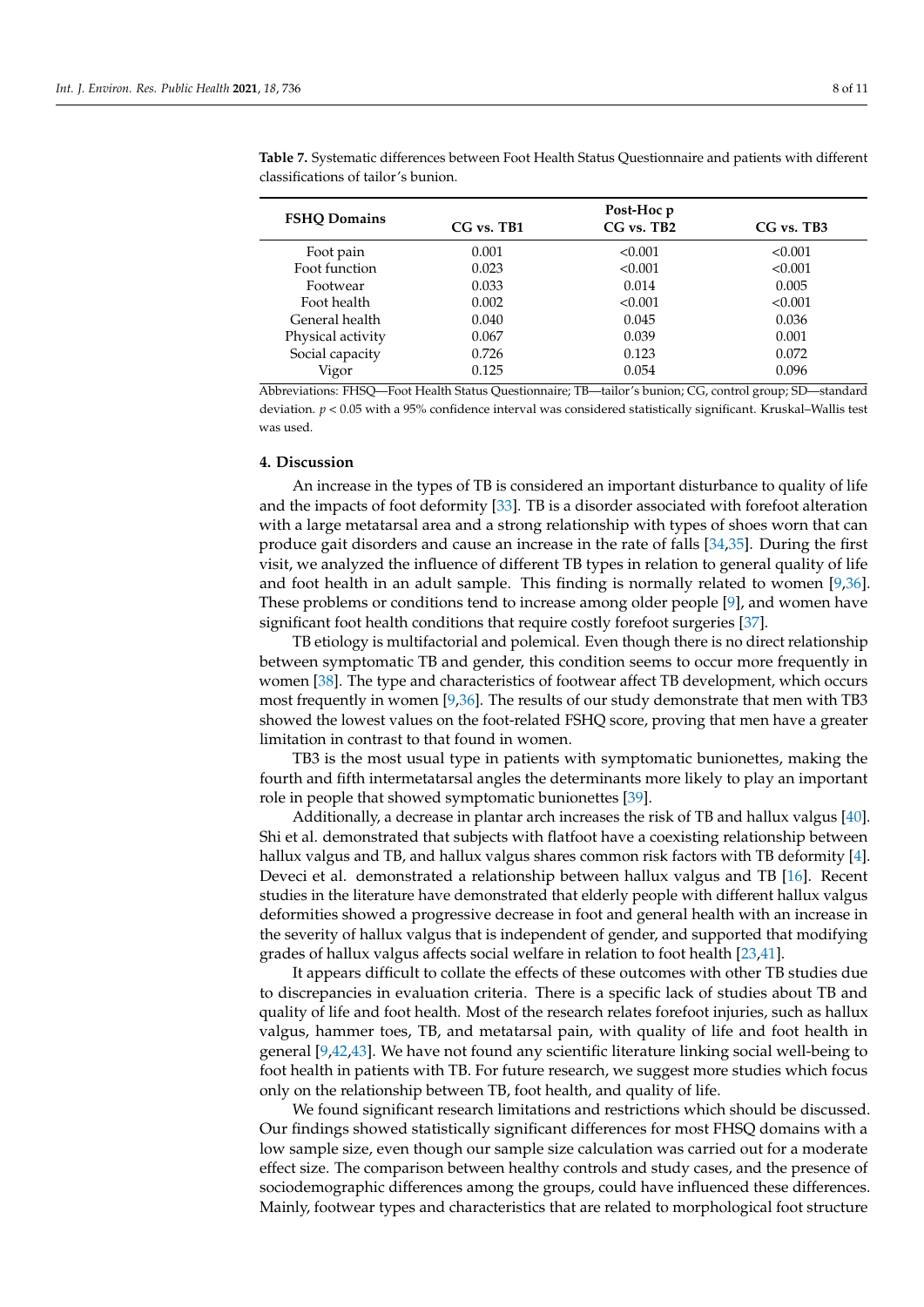were limited with respect to family history; thus, this study analyzed these issues in addition to the increase in variability in the number of subjects, including participants from other countries. In this way, more credibility and a higher strength of research was achieved, which helped determine whether there was a specific sample for which the causes involved in deformity and general health could be analyzed. Advanced research should consider or allow for other elements, such as ethnicity, place, footwear, and/or social and economic conditions concerning the causes of TB related to a particular quality of life.

# **5. Conclusions**

It was possible to carry out a verifiable measurement between the different types of TB with an alteration in quality of life related to foot health. The study results showed that factors such as age and footwear worn throughout life significantly influence the development of TB3 and its impact on foot pain and foot health.

**Author Contributions:** Conceptualization, V.M.-P., R.B.-d.-B.-V., M.L.-I., D.L.-L., P.P.-L. and C.R.-M.; Formal Analysis, V.M.-P., R.B.-d.-B.-V., M.L.-I., D.L.-L. and P.P.-L.; Investigation, V.M.-P., R.B.-d.-B.-V., M.L.-I. and P.P.-L.; Methodology, R.B.-d.-B.-V., M.L.-I., C.C.-L. and I.C.-H.; Supervision, R.B.-d.-B.- V., M.L.-I. and D.L.-L.; Validation; I.C.-H., R.B.-d.-B.-V., M.L.-I. and D.L.-L; Visualization; V.M.-P., R.B.-d.-B.-V., M.L.-I., D.L.-L., P.P.-L., C.R.-M., I.C.-H. and C.C.-L.; Writing-Original Draft; I.C.-H.; Writing-review & editing; I.C.-H., R.B.-d.-B.-V. and D.L.-L. All authors have read and agreed to the published version of the manuscript.

**Funding:** This research received no external fundings.

**Institutional Review Board Statement:** The study was conducted according to the guidelines of the Declaration of Helsinki, and approved by the ethics committee and biosecurity of Extremadura University (code: 124/2016, approved on 10 November 2016).

**Informed Consent Statement:** Informed consent was obtained from all subjects involved in the study.

**Data Availability Statement:** The data that support the findings of this study are available from the corresponding author, upon reasonable request.

**Conflicts of Interest:** The authors declare no conflict of interest.

## **References**

- <span id="page-8-0"></span>1. Davies, H. Metatarsus quintus valgus. *Br. Med. J.* **1949**, *1*, 664. [\[CrossRef\]](http://doi.org/10.1136/bmj.1.4606.664-a) [\[PubMed\]](http://www.ncbi.nlm.nih.gov/pubmed/18213814)
- <span id="page-8-1"></span>2. Ceccarini, P.; Rinonapoli, G.; Nardi, A.; Bisaccia, M.; Di Giacomo, L.M.; Caraffa, A. Bunionette: Minimally Invasive and Percutaneous Techniques: A Topical Review of the Literature. *Foot Ankle Spec.* **2017**, *10*, 157–161. [\[CrossRef\]](http://doi.org/10.1177/1938640016679696) [\[PubMed\]](http://www.ncbi.nlm.nih.gov/pubmed/27903926)
- <span id="page-8-2"></span>3. Caselli, M.A.; George, D.H. Foot deformities: Biomechanical and pathomechanical changes associated with aging, part I. *Clin. Podiatr. Med. Surg.* **2003**, *20*, 487–509. [\[CrossRef\]](http://doi.org/10.1016/S0891-8422(03)00037-5)
- <span id="page-8-3"></span>4. Shi, G.G.; Humayun, A.; Whalen, J.L.; Kitaoka, H.B. Management of Bunionette Deformity. *J. Am. Acad. Orthop. Surg.* **2018**, *26*, e396–e404. [\[CrossRef\]](http://doi.org/10.5435/JAAOS-D-17-00345) [\[PubMed\]](http://www.ncbi.nlm.nih.gov/pubmed/30130354)
- <span id="page-8-4"></span>5. Ajis, A.; Koti, M.; Maffulli, N. Tailor's bunion: A review. *J. Foot Ankle Surg.* **2005**, *44*, 236–245. [\[CrossRef\]](http://doi.org/10.1053/j.jfas.2005.02.005)
- <span id="page-8-5"></span>6. Golightly, Y.M.; Hannan, M.T.; Dufour, A.B.; Hillstrom, H.J.; Jordan, J.M. Foot disorders associated with overpronated and oversupinated foot Function: The johnston county osteoarthritis project. *Foot Ankle Int.* **2014**, *35*, 1159–1165. [\[CrossRef\]](http://doi.org/10.1177/1071100714543907)
- <span id="page-8-6"></span>7. Kitaoka, H.B.; Alexander, I.J.; Adelaar, R.S.; Nunley, J.A.; Myerson, M.S.; Sanders, M. Clinical Rating Systems for the Ankle-Hindfoot, Midfoot, Hallux, and Lesser Toes. *Foot Ankle Int.* **1994**, *15*, 349–353. [\[CrossRef\]](http://doi.org/10.1177/107110079401500701)
- 8. Fallat, L.M.; Buckholz, J. An analysis of the tailor's bunion by radiographic and anatomical display. *J. Am. Podiatry Assoc.* **1980**, *70*, 597–603. [\[CrossRef\]](http://doi.org/10.7547/87507315-70-12-597)
- <span id="page-8-7"></span>9. ¸Saylı, U.; Altunok, E.Ç.; Güven, M.; Akman, B.; Biros, J.; ¸Saylı, A. Prevalence estimation and familial tendency of common forefoot deformities in Turkey: A survey of 2662 adults. *Acta Orthop. Traumatol. Turc.* **2018**, *52*, 167–173. [\[CrossRef\]](http://doi.org/10.1016/j.aott.2018.01.003)
- <span id="page-8-8"></span>10. Karasick, D. Preoperative assessment of symptomatic bunionette deformity: Radiologic findings. *Am. J. Roentgenol.* **1995**, *164*, 147–149. [\[CrossRef\]](http://doi.org/10.2214/ajr.164.1.7998528)
- <span id="page-8-9"></span>11. Koti, M.; Maffulli, N. Current concepts review bunionette. *J. Bone Jt. Surg. Ser. A* **2001**, *83*, 1076–1082. [\[CrossRef\]](http://doi.org/10.2106/00004623-200107000-00016) [\[PubMed\]](http://www.ncbi.nlm.nih.gov/pubmed/11451980)
- <span id="page-8-10"></span>12. Yancey, H.A. Congenital lateral bowing of the fifth metatarsal. Report of 2 cases and operative treatment. *Clin. Orthop. Relat. Res.* **1969**, *62*, 203–205. [\[CrossRef\]](http://doi.org/10.1097/00003086-196901000-00028) [\[PubMed\]](http://www.ncbi.nlm.nih.gov/pubmed/5774836)
- <span id="page-8-11"></span>13. Diebold, P.F.; Bejjani, F.J. Basal osteotomy of the fifth metatarsal with intermetatarsal pinning: A new approach to tailor's bunion. *Foot Ankle* **1987**, *8*, 40–45. [\[CrossRef\]](http://doi.org/10.1177/107110078700800109) [\[PubMed\]](http://www.ncbi.nlm.nih.gov/pubmed/3623361)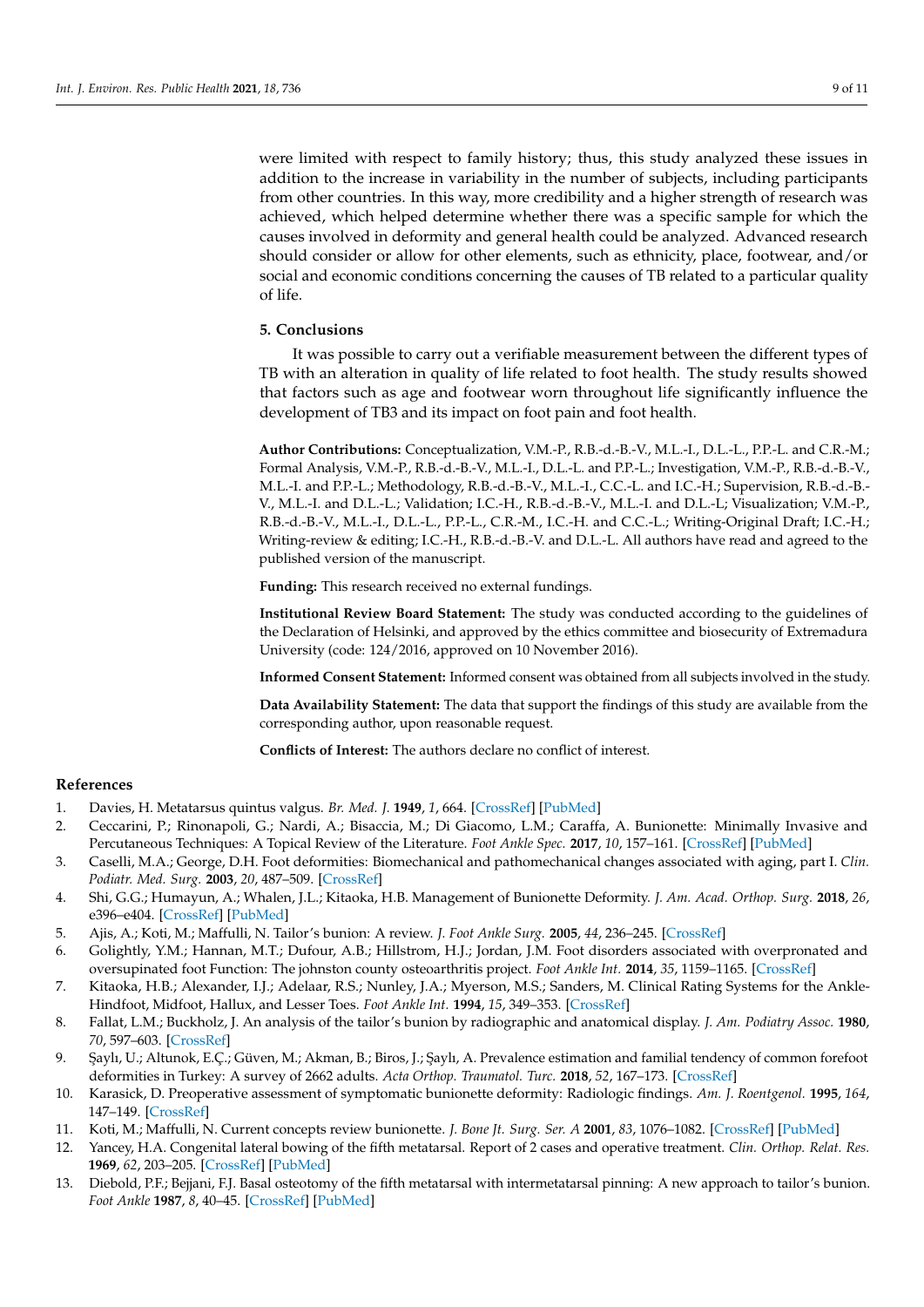- <span id="page-9-0"></span>14. Gallart, J.; González, D.; Valero, J.; Deus, J.; Serrano, P.; Lahoz, M. Biphalangeal/triphalangeal fifth toe and impact in the pathology of the fifth ray. *BMC Musculoskelet. Disord.* **2014**, *15*, 1–6. [\[CrossRef\]](http://doi.org/10.1186/1471-2474-15-295)
- <span id="page-9-1"></span>15. Riskowski, J.; Dufour, A.B.; Hannan, M.T. Arthritis, foot pain and shoe wear: Current musculoskeletal research on feet. *Curr. Opin. Rheumatol.* **2011**, *23*, 148–155. [\[CrossRef\]](http://doi.org/10.1097/BOR.0b013e3283422cf5)
- <span id="page-9-2"></span>16. Deveci, A.; Yilmaz, S.; Firat, A.; Yildirim, A.O.; Oken, O.F.; Gulcek, M.; Ucaner, A. An overlooked deformity in patients with hallux valgus: Tailor's Bunion. *J. Am. Podiatr. Med. Assoc.* **2015**, *105*, 233–237. [\[CrossRef\]](http://doi.org/10.7547/0003-0538-105.3.233)
- <span id="page-9-3"></span>17. Frankel, J.P.; Turf, R.M.; King, B.A. Tailor's bunion: Clinical evaluation and correction by distal metaphyseal osteotomy with cortical screw fixation. *J. Foot Surg.* **1989**, *28*, 237–243.
- <span id="page-9-4"></span>18. Sakoff, M.; Levy, A.I.; Hanft, J.R. Metaphyseal osteotomy for the treatment of tailor's bunions. *J. Foot Surg.* **1989**, *28*, 537–541.
- <span id="page-9-5"></span>19. Hawke, F.; Burns, J. Understanding the nature and mechanism of foot pain. *J. Foot Ankle Res.* **2009**, *2*, 1. [\[CrossRef\]](http://doi.org/10.1186/1757-1146-2-1)
- <span id="page-9-6"></span>20. Vandenbroucke, J.P.; von Elm, E.; Altman, D.G.; Gøtzsche, P.C.; Mulrow, C.D.; Pocock, S.J.; Poole, C.; Schlesselman, J.J.; Egger, M.; Blettner, M.; et al. Strengthening the Reporting of Observational Studies in Epidemiology (STROBE): Explanation and elaboration. *Int. J. Surg.* **2014**, *12*, 1500–1524. [\[CrossRef\]](http://doi.org/10.1016/j.ijsu.2014.07.014)
- <span id="page-9-7"></span>21. World Medical Association. World Medical Association declaration of Helsinki: Ethical principles for medical research involving human subjects. *JAMA J. Am. Med. Assoc.* **2013**, *310*, 2191–2194. [\[CrossRef\]](http://doi.org/10.1001/jama.2013.281053) [\[PubMed\]](http://www.ncbi.nlm.nih.gov/pubmed/24141714)
- <span id="page-9-8"></span>22. Ware, J.E.; Sherbourne, C.D. The MOS 36-item short-form health survey (Sf-36): I. conceptual framework and item selection. *Med. Care* **1992**, *30*, 473–483. [\[CrossRef\]](http://doi.org/10.1097/00005650-199206000-00002) [\[PubMed\]](http://www.ncbi.nlm.nih.gov/pubmed/1593914)
- <span id="page-9-9"></span>23. Coughlin, M.J. Treatment of bunionette deformity with longitudinal diaphyseal osteotomy with distal soft tissue repair. *Foot Ankle* **1991**, *11*, 195–203. [\[CrossRef\]](http://doi.org/10.1177/107110079101100402) [\[PubMed\]](http://www.ncbi.nlm.nih.gov/pubmed/1855704)
- <span id="page-9-10"></span>24. López, D.L.; González, L.C.; Iglesias, M.E.L.; Canosa, J.L.S.; Sanz, D.R.; Lobo, C.C.; De Bengoa Vallejo, R.B. Quality of life impact related to foot health in a sample of older people with hallux valgus. *Aging Dis.* **2016**, *7*, 45. [\[CrossRef\]](http://doi.org/10.14336/AD.2015.0914) [\[PubMed\]](http://www.ncbi.nlm.nih.gov/pubmed/26816663)
- <span id="page-9-11"></span>25. Palomo-López, P.; López-López, D.; Becerro-De-Bengoa-Vallejo, R.; Losa-Iglesias, M.E.; Rodríguez-Sanz, D.; Fernández-Carnero, J.; Martiniano, J.; Calvo-Lobo, C. Concurrent validity of the foot health status questionnaire and study short form 36 for measuring the health-related quality of life in patients with foot problems. *Medicina* **2019**, *55*, 750.
- <span id="page-9-12"></span>26. Garrow, J.S.; Webster, J. Quetelet's index (W/H2) as a measure of fatness. *Int. J. Obes.* **1985**, *9*, 147–153.
- <span id="page-9-13"></span>27. Bennett, P.J.; Patterson, C.; Wearing, S.; Baglioni, T. Development and validation of a questionnaire designed to measure foot-health status. *J. Am. Podiatr. Med. Assoc.* **1998**, *88*, 419–428. [\[CrossRef\]](http://doi.org/10.7547/87507315-88-9-419)
- <span id="page-9-14"></span>28. Bennett, P.J.; Patterson, C.; Dunne, M.P. Health-related quality of life following podiatric surgery. *J. Am. Podiatr. Med. Assoc.* **2001**, *91*, 164–173. [\[CrossRef\]](http://doi.org/10.7547/87507315-91-4-164)
- <span id="page-9-15"></span>29. Ferrer-Peña, R.; Calvo-Lobo, C.; Aiguadé, R.; Fernández-Carnero, J. Which Seems to Be Worst? Pain Severity and Quality of Life between Patients with Lateral Hip Pain and Low Back Pain. *Pain Res. Manag.* **2018**, *2018*, 9156247. [\[CrossRef\]](http://doi.org/10.1155/2018/9156247)
- <span id="page-9-16"></span>30. Coughlin, M.J. Etiology and treatment of the bunionette deformity. *Instr. Course Lect.* **1990**, *39*, 37–48.
- <span id="page-9-17"></span>31. Benvenuti, F.; Ferrucci, L.; Guralnik, J.M.; Gangemi, S.; Baroni, A. Foot Pain and Disability in Older Persons: An Epidemiologic Survey. *J. Am. Geriatr. Soc.* **1995**, *43*, 479–484. [\[CrossRef\]](http://doi.org/10.1111/j.1532-5415.1995.tb06092.x) [\[PubMed\]](http://www.ncbi.nlm.nih.gov/pubmed/7730527)
- <span id="page-9-18"></span>32. Cuesta-Vargas, A.; Bennett, P.; Jimenez-Cebrian, A.M.; Labajos-Manzanares, M.T. The psychometric properties of the Spanish version of the Foot Health Status Questionnaire. *Qual. Life Res.* **2013**, *22*, 1739–1743. [\[CrossRef\]](http://doi.org/10.1007/s11136-012-0287-3) [\[PubMed\]](http://www.ncbi.nlm.nih.gov/pubmed/23065118)
- <span id="page-9-19"></span>33. Shimobayashi, M.; Tanaka, Y.; Taniguchi, A.; Kurokawa, H.; Tomiwa, K.; Higashiyama, I. Radiographic morphologic characteristics of bunionette deformity. *Foot Ankle Int.* **2016**, *37*, 320–326. [\[CrossRef\]](http://doi.org/10.1177/1071100715614923) [\[PubMed\]](http://www.ncbi.nlm.nih.gov/pubmed/26578480)
- <span id="page-9-20"></span>34. Mahlknecht, P.; Kiechl, S.; Bloem, B.R.; Willeit, J.; Scherfler, C.; Gasperi, A.; Rungger, G.; Poewe, W.; Seppi, K. Prevalence and Burden of Gait Disorders in Elderly Men and Women Aged 60–97 Years: A Population-Based Study. *PLoS ONE* **2013**, *8*, e69627. [\[CrossRef\]](http://doi.org/10.1371/journal.pone.0069627) [\[PubMed\]](http://www.ncbi.nlm.nih.gov/pubmed/23894511)
- <span id="page-9-21"></span>35. Pirker, W.; Katzenschlager, R. Gait disorders in adults and the elderly: A clinical guide. *Wien. Klin. Wochenschr.* **2017**, *129*, 81–95. [\[CrossRef\]](http://doi.org/10.1007/s00508-016-1096-4)
- <span id="page-9-22"></span>36. Hrubina, M.; Skotak, M.; Letocha, J.; Dzupa, V. The modified scarf osteotomy in the treatment of tailor's bunion:Midterm follow-up. *Acta Orthop. Belg.* **2015**, *81*, 57–64.
- <span id="page-9-23"></span>37. Menz, H.B.; Gilheany, M.F.; Landorf, K.B. Foot and ankle surgery in Australia: A descriptive analysis of the Medicare Benefits Schedule database, 1997–2006. *J. Foot Ankle Res.* **2008**, *1*, 10. [\[CrossRef\]](http://doi.org/10.1186/1757-1146-1-10)
- <span id="page-9-24"></span>38. Masquijo, J.J.; Willis, B.R.; Kontio, K.; Dobbs, M.B. Symptomatic bunionette deformity in adolescents: Surgical treatment with metatarsal sliding osteotomy. *J. Pediatr. Orthop.* **2010**, *30*, 904–909. [\[CrossRef\]](http://doi.org/10.1097/BPO.0b013e3181fc35f5)
- <span id="page-9-25"></span>39. Cooper, M.T.; Granadillo, V.A.; Coughlin, M.J. The bunionette deformity—Evaluation and management. *Ann. Jt.* **2020**, *5*, 7. [\[CrossRef\]](http://doi.org/10.21037/aoj.2019.10.03)
- <span id="page-9-26"></span>40. Cohen, B.E.; Nicholson, C.W. Bunionette deformity. *J. Am. Acad. Orthop. Surg.* **2007**, *15*, 300–307. [\[CrossRef\]](http://doi.org/10.5435/00124635-200705000-00008)
- <span id="page-9-27"></span>41. López-López, D.; Vilar-Fernández, J.M.; Barros-García, G.; Losa-Iglesias, M.E.; Palomo-López, P.; Becerro-de-Bengoa-Vallejo, R.; Calvo-Lobo, C. Foot Arch Height and Quality of Life in Adults: A Strobe Observational Study. *Int. J. Environ. Res. Public Health* **2018**, *15*, 1555. [\[CrossRef\]](http://doi.org/10.3390/ijerph15071555) [\[PubMed\]](http://www.ncbi.nlm.nih.gov/pubmed/30041462)